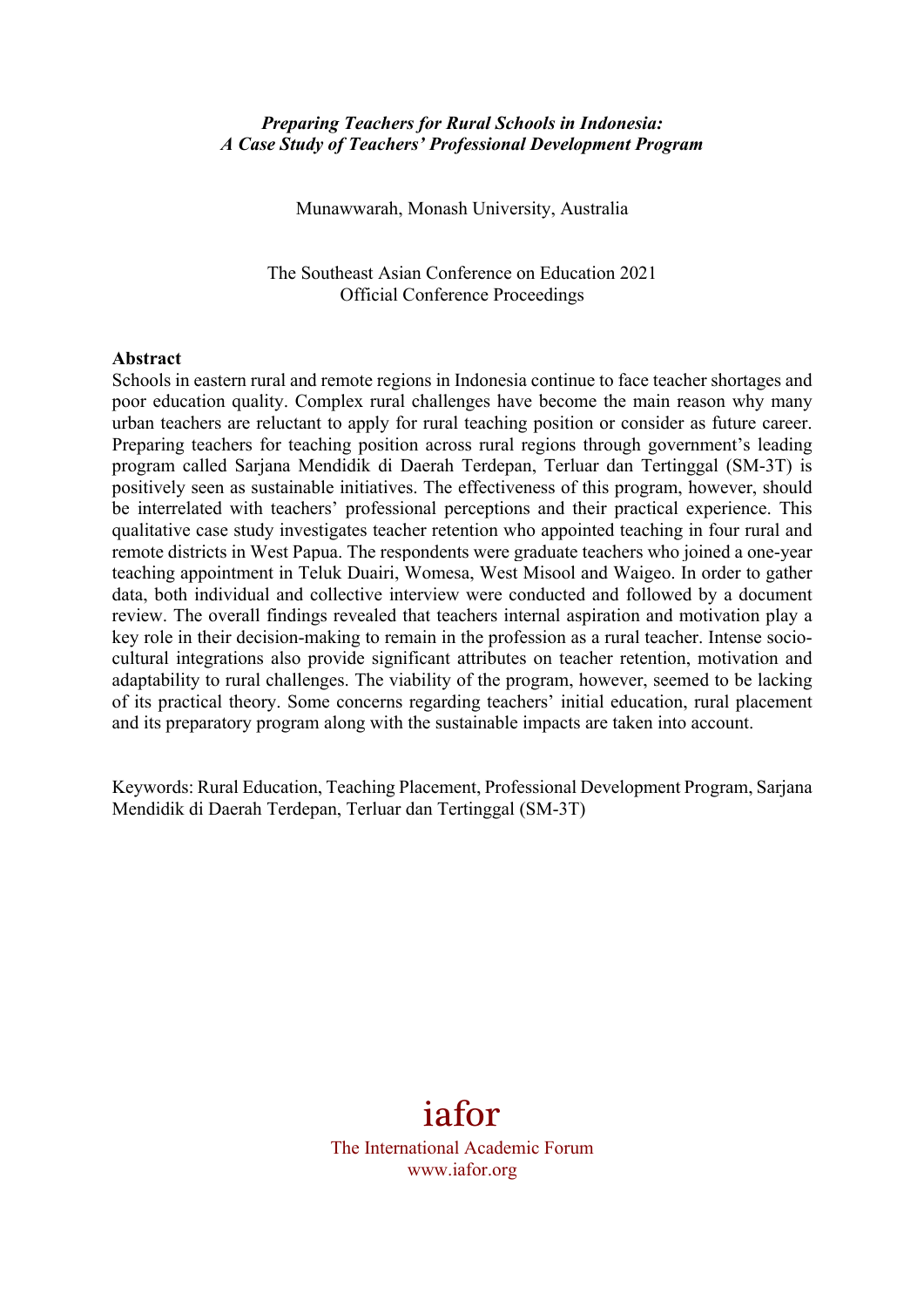## **Introduction**

Rurality is commonly understood as backward, and often perceived as a static notion. Problems associated with a low socio-economic background, remoteness, social barriers, and diverse cultural situations usually are key points of political debates about the challenges in improving the quality of rural life (Roberts, 2016). In international research, however, definition of rurality provides diverse standpoints associated with three cores; space, place and the society (Cloke, Marsden & Mooney, 2006).

Rural education, particularly, has been often examined from its critical perspectives, presenting it as marginalised, disadvantaged and remote (Stelmach, 2011). Many recommendations have been discussed to tackle rural education complexities. Initial recommendation proposed by the United Nation during the Millennium Declaration; stated that globalization should provide benefits to all regions of the world–that is not only to the most developed and populated or easily accessible ones but also and importantly, to rural areas (United Nation, 2000). The perpetual goals of Education for All 2015 also suggested that education should be equally seen as global needs by expanding early education service particularly for the most disadvantaged children; improving girls' education regardless of ethnic minorities; ensuring the equitable learning access for all young learners; achieving at least 50 percent equitable access to literacy and numeracy; eliminating gender disparities in any education level; and meeting on the excellent quality of education for all.

According to the Acceleration Development of the Underdeveloped Regions-Disadvantaged Rural and Remote Areas in Indonesia (2015-2019), there are about 122 rural regions across 24 provinces, 94 isolated districts in eastern regions and nearly 26 regencies in Papua are still considered as highly disadvantaged in the provision of quality education (The Presidential Regulation on Regional Determination Disadvantaged Regions, 2015-2019). Dealing with the complex condition in eastern rural in Indonesia, many critical concerns appear in the area of the imbalance education standard where learning outcome rates are primarily associated with the disproportion support of qualified and certified teachers, inadequate infrastructure and learning support, lack of standardized curriculum and rural policies.

In response to imbalance learning outcome rates, the World Bank reported that students in Indonesia are performing three years behind the OECD standard and which over 50% of them are fifteen years old who do not master the basic skills in literacy and numeracy (OECD/Asian Development Bank, 2015). The Program International Students Assessment also discovered prominent report that around 70% of children in Indonesia could not demonstrate the basic skill in literacy (PISA, 2018). Raising this problematic condition, thus, Indonesian education status is crucial to meeting the challenge of reaching equitable education quality, and the most prominent priority here is to improve the learning outcomes at all levels and enable students to form basic core skills and understanding.

Many researchers believe that the key success to such problems is relying on a robust teaching support for teachers to develop greater professional capacity by providing more accountable performance in both primary and secondary roles while broadening diverse and inclusive education framework. Many previous studies have also showed that both teachers' basic education and their professional learning are important factor in creating qualified and professional educators. This study, therefore, was proposed to investigate teachers' perception of their personal and professional preparation for work in rural schools in the program named Sarjana Mendidik di Daerah Terdepan, Terluar dan Tertinggal (SM-3T). As the role of SM-3T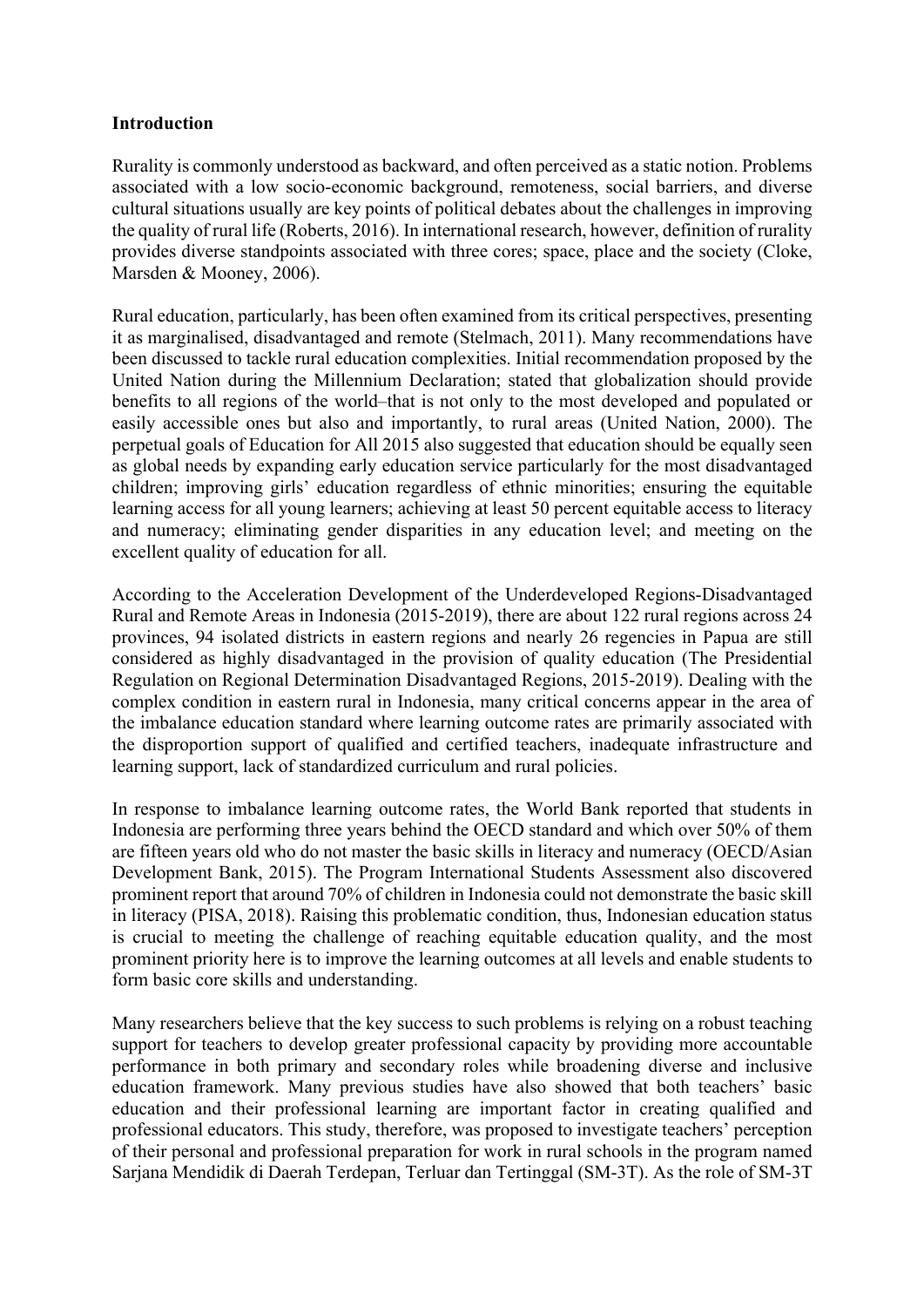program is highly crucial in supporting the government target plan for providing better education quality in rural and remote regions across Indonesia, thus, there is an urgency in exploring the effectiveness of its pedagogical knowledge for preparing new graduates with diverse teaching pathways in more inclusive settings.

# **Defining Rural Contexts and Its Challenges**

There are a number of variables that applies in defining rural contexts. Understanding the scope of these variables is important for the researcher in order to make a valid observation about the challenges and opportunities on the educational development, teachers' professional learning and community revitalisation in rural regions. In international research, rural or rurality provides diverse standpoints associated with space, place and society. However, geographical conditions like location, access and distance offers more relevant and noticeable patterns of how it means to be rural as there is no consistent single definition used to best portrait rurality.

In order to gain better understanding on what aspects might constitute rural concerns and how to solve such complex issues, there is a strong need to incorporate rural knowledge and/or understanding in many aspects of life. Researchers like Danaher, Moriarty & Danaher (2003) Hudson & Hudson (2008a, 2008b) highlighted about the urgency to familiarise the contextual situations on a larger scale such as developing rural understanding and promoting awareness of rural living, values and its multicultural background/beliefs. Besides, a concept of 'Place and Space' was introduced for a rural project in Australia in order to promote rural consciousness and induce teaching participation in rural and remote schools (Adie & Barton, 2012). Additionally, adopting the idea of 'Ruralisation of the mind' have proposed positive perspectives in helping teachers, educators and rural practitioners gain broader insights about rural contexts and practices on a larger scale (Green & Letts, 2007).

Despite the proposed concepts and ideas, global issue of teacher shortages in rural and remote areas, seems to be a worldwide challenges (Hazel & McCallum, 2016 and Reid, Green, Cooper, Hasting, Lock & White, 2010). Among a variety of reasons for this situation, the problematic nature of rural education is related to the challenges of attracting, staffing and retaining wellqualified teachers (Burton & Johnson, 2010). Concerns about teacher shortages mainly associated with the geographical and social isolation, inadequate access to professional and personal supports, lack of specific teacher preparation programs, poor housing condition, multiple working demands, as well as lower salary and incentives (Jimmerson, 2004; White & Reid, 2008; Sharplin, 2002, 2010; Sulivan & Johnson, 2012; Lynch, 2014). These crucial issues have created urgent needs for reviewing past and current efforts in how well teacher education programs prepare teachers to teach in rural schools with strong emphasis on diverse inclusive needs (Trinidad, Broadley, Terry, Boyd, Lock, Byrne, 2012)

Significant review by Lunn (1997) underlining empirical evidence faced by many teachers during their first year of teaching service in rural schools, these are including:

- The desire of returning home/turnover;
- Struggle with professional learning and training;
- Dissatisfaction with rural/remote teaching and living conditions;
- Frustration with low salary and/or inappropriate incentives;
- The absence of teaching and learning supports;
- The longer teaching provision in rural and remote settings.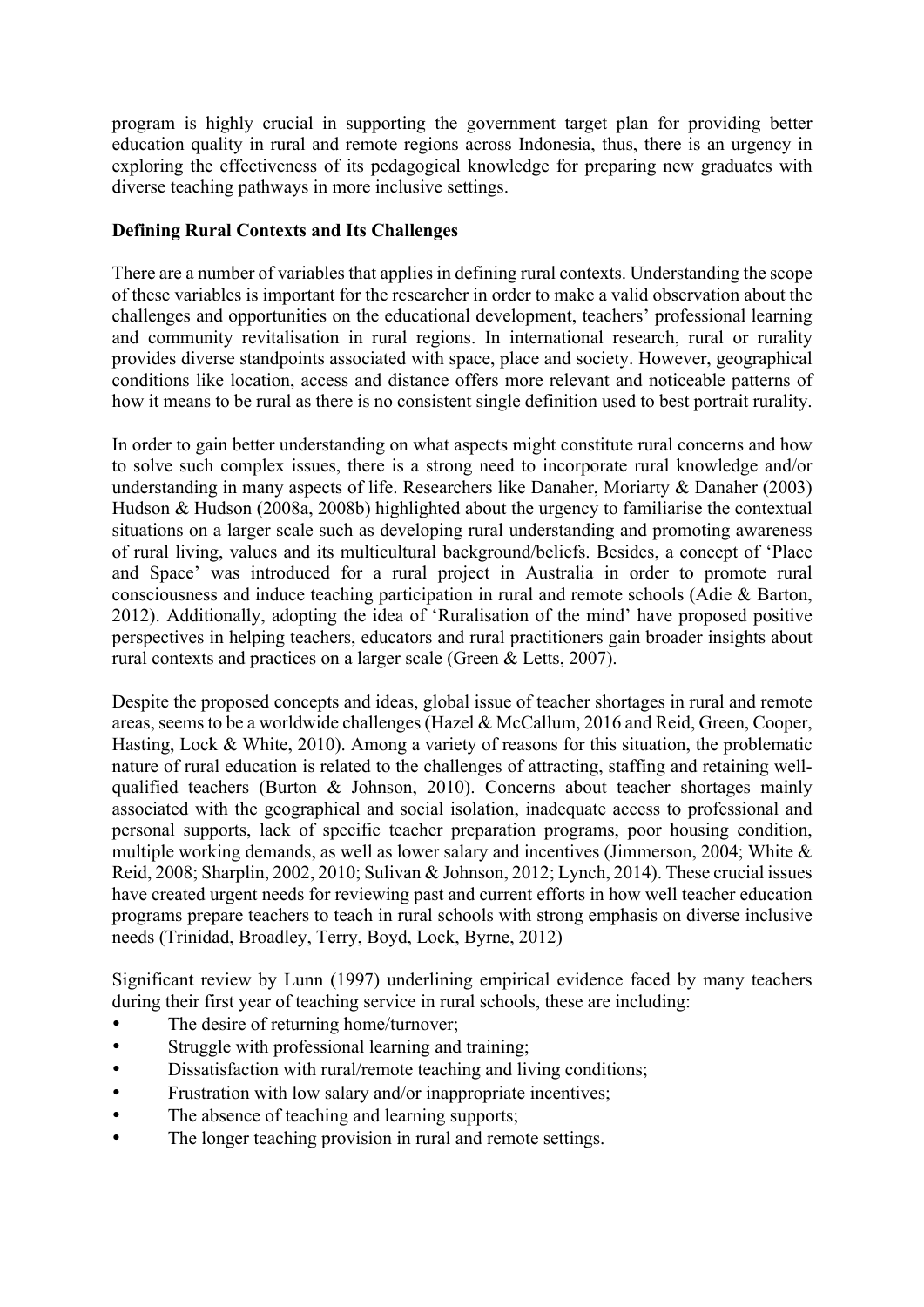In the context of social, cultural and professional isolation, Sharplin (2002) found that many teachers were confronted with the "fear of unknown". Complex feeling of being isolated and limited access to personal and professional supports strongly impacted on teacher motivation and their willingness to consider future rural career.

On the other hand, both geographical condition and isolation become the main the reason why many urban teachers hesitated to consider rural employment (Appleton, 1998; Collins, 1999). Typical misconceptions and negative stereotypes of rural life have strongly influenced teachers' expectations and form mixed perceptions about rural living (Sharplin, 2002, 2010; Jenkins, Reitano & Taylor, 2011). These misconceptions are including poor housing and settlement, difficult life conditions and multiple demands, social and language barriers, and different socio-cultural background and beliefs (McClure, Redfield, Hammer, 2003; Munsch & Boylan, 2008). A review on project 'Why Rural Matters' conducted in 2005 confirmed three vital indicators concerning geographical isolation that affected teachers' motivation; they are access to transportation, technology and support for both personal necessities and professional learning (Johnson, 2005).

## **Teaching Placement in Rural Schools**

Teaching placement can be a daunting experience for student teacher and new graduates as they start to learn and teach different learning environments, adapt with new responsibilities, juggle multiple roles and develop professional competencies whilst focus on accommodating students' needs. Teaching placements have consistently believed as prominent and practical opportunities for teachers to gain practical experience, identity development, career enhancement, and personal and professional improvement (Lind, 2004; Peters, 2002). The demand for a global improvement on teaching placement in rural and remote settings has been consistently discussed in international education research. Preliminary study by Woofter (1917) and Guenther & Weible (1983) claimed that many rural educators have long been calling for special preparations for teachers to teach in rural schools. Like in many rural education reports, rural placement is somehow believed to have greater impact on teachers' perceptions and readiness to teach in more inclusive and diverse teaching domains (White & Reid, 2008).

In attempt to closing the gap between urban and rural schools and prepare high performing educators, some concepts have been addressed including allocating strong teaching support for greater professional capacity (Loughran & Hamilton, 2016); designing and broadening more diverse education frameworks and policies (White & Reid, 2008; Roberts, 2016), providing more accountable performance in both primary and secondary roles (Cochran-Smith & Lytle, 2001), and promoting rural placements in order to enhance sustainable learning for teachers (Orrill & Kittleson, 2015; NCATE, 2010). Proposing (initial) teaching appointments in both socially and culturally diverse settings has also been discussed as essential requirements in early teacher education programs (White, Lock, Green, Reid, Cooper, & Hasting, 2008). Providing teachers with more diverse teaching pathways through placements might induce teachers participation and create accountable learning outcomes for rural schools. With the high demands and challenges found in rural schools, Barker & Beckner (1987) and Monk (2007) suggested the need to incorporate rural teaching contents into teacher preparation program while provide teachers with more diverse teaching pathways through placements. Teachers' initial education holds critical start for preparing high qualified candidates for more inclusive learning environment and create accountable learning outcomes for rural schools (White & Reid, 2008).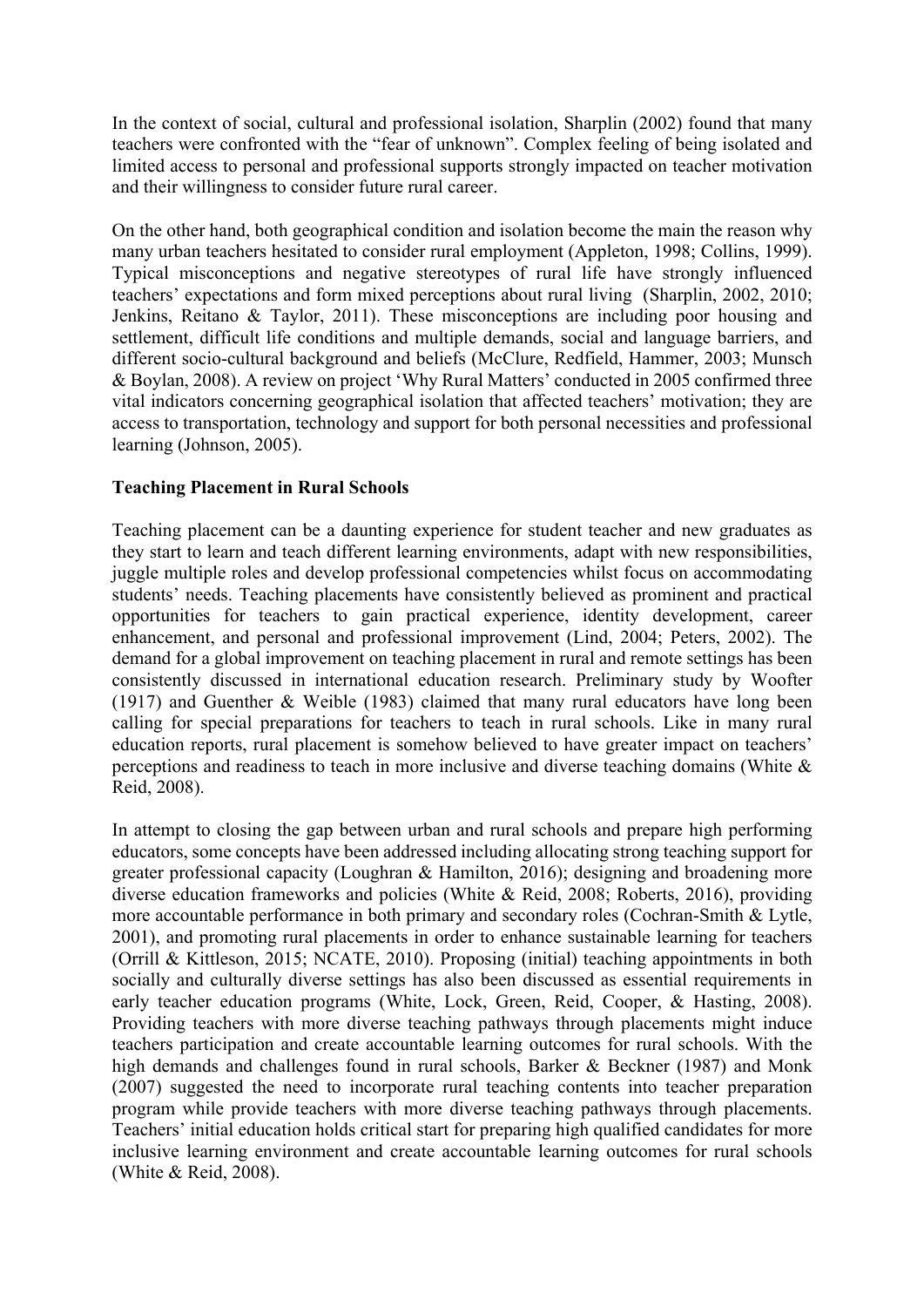However, when linking to the overwhelming concerns associated with the challenges and opportunities create numerous perspectives on what variables have interfered the viability of teaching placement in the foremost classroom settings. Given the example of learning outcomes dilemma between urban and rural schools, many researchers claim that teacher education alone is not enough to accommodating teachers' clinical training in the field. Teacher education itself cannot accommodate teachers to fully understand and act on schools diverse needs (Bradfield-Kreider, 2001; Irvine, 2003; and Larke, 1990). In addition, Fry & Anderson (2011) and McCallum & Price (2016) highlighted a potent gap between theory and practices in rural settings. They argued that the implementation of professional learning and teacher education programs often seen too general, biased, and/or inappropriate; causing many urban teachers hard to remain in the profession as they continuously experience greater challenges related to resilience, well-being and commitment (Day, Kingston, Stobart & Sammons, 2006).

While many suggestions about placements and teaching practicum have taken place in international research, debates about lack of integration in teacher education between governments and education providers in Indonesia is still becoming trend discussion for wider education sectors. The absence of rural education policies has drawn central attention to broaden understanding about rural placements in both local and national perspectives.

#### **Teachers' Professional Development Programs**

Important components of teacher education have been consistently evaluated in the Handbook of Research on Teacher Education; highlighting that all teacher education program should not only endorse the complexity of teachers' work in diverse teaching contexts but also involve contents that focus on both primary and secondary roles rather than just emphasise single specialisation. Linking to the conceptual teacher education framework that proposed integrated learning continuation; The National Council for Accreditation of Teacher Education suggest that teachers regardless of any discipline backgrounds need to be well equipped with better demonstrations of up-to-date knowledge, skills, and characters that linked to diversity and integrated curriculum, instruction, clinical practices, evaluation as well as reflection in wider classroom practices (NCATE, 2010).

The expectation of preparing students for better learning outcomes in diverse settings, however, have not yet been achieved, particularly in rural and remote classrooms (White, 2010). Teachers have to do more than just transferring the educational content. They are not only expected to support students to be creative, think critically, solve problems and make decisions, but more importantly prepare students to be an independent and competent learner. Such expectation is critical, many key attributes of teacher education program have reportedly insufficient to prepare high qualified teachers for meeting complex needs in rural and remote settings.

Extensive learning through professional development programs, hence, has been identified as significant factor in improving education standards and students' learning outcomes (Puhan, Malla & Behera, 2014). Through professional learning, teachers have accessible options to the updated knowledge and information, transformative and applicable approach that support teachers to meet the up-to-date needs and learning standards. Many researchers believed that teachers who received thorough and better preparation throughout their careers are more likely to perform better, cope well with the challenges and stay longer in the profession (Kline, White & Lock, 2013). In other words, high qualified and well experienced teachers seem to be a great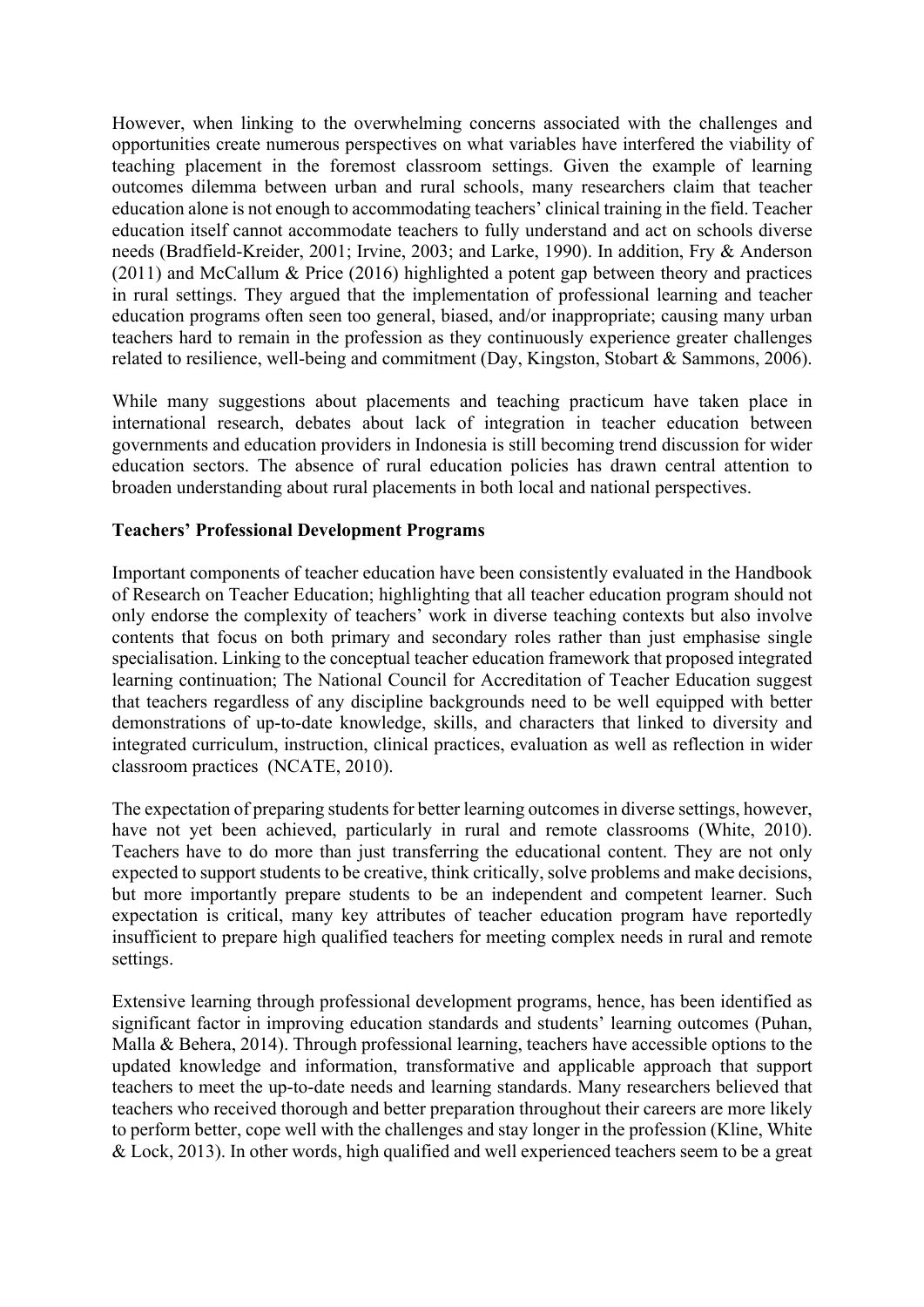benefit for schools as they might share valuable and constructive examples that promote selfefficacy and self-confidence among novice teachers (Sharplin, 2010).

Similar forms of professional learning like inductions, in-school trainings and workshops, teacher conferences and seminars, focus group discussion, mentoring and/or peer teaching should be taken place in order to stimulate teachers' capabilities with real teaching practices. White  $\&$  Reid (2008) also suggest that universities and professional learning providers should emphasise on forming inclusive curriculum with a concept of place consciousness. Numerous studies showed that professional development program have gradually helped government in attracting, placing and retaining teachers in the profession. Successful reports from Australian Rural Education Research mentioned the idea of transferring or relocating to rural or remote setting has been identified as a new approach in promoting teaching participation and career enhancement (Adie & Barton, 2012).

## **Methodology**

This research was designed as a qualitative case study to collect data on teachers' experience and their personal and professional perceptions towards the appointed professional development program (SM-3T) which prepared them for teaching appointment in rural and remote schools in West Papua. A qualitative case study mainly selected as it provides best procedures for describing, interpreting a culture-sharing group, shared patterns of behaviour, beliefs and values (Creswell, 2014). In an effort to understand the effectiveness of professional program and discover the pedagogical competencies they have developed from two-week preparatory program prior their teaching placement, semi-structured interview with openended questions was formed for addressing the selected research questions. Both individual and collective interview were addressed to collect rich information about participants' experience and gather deep insights about their personal and professional growth.

The selected participants of this study were four new graduate teachers who followed twoweek preparatory professional development program called Sarjana Mendidik di Daerah Terdepan, Terluar dan Tertinggal (SM-3T) prior one-year teaching placement in four rural school regions in West Papua named Teluk Duari, West Misool, Wamesa and Waigeo. These teachers gained a 4-year teacher education program at urban university with different disciplines and voluntarily joined rural placement without experiencing any rural placement or practicum before.

Visual materials such as images and videotapes were also used as secondary form of data for this study. Both contents from interview and visual materials used to provide extensive visualization about rural condition, real moments and representations to which participants can easily relate (Creswell, 2014). A qualitative categorical analysis provided similar narratives and reflections towards their first experience of joining rural placement and being a rural teacher. These new graduate teachers were very articulate with their stories and displayed similar insightful patterns of experiences, challenges and outcomes. The gained data shows how some internal and external supports like motivation, personal commitment, perceptions, and personal and/or professional experience have strongly influenced teachers' participation and retention.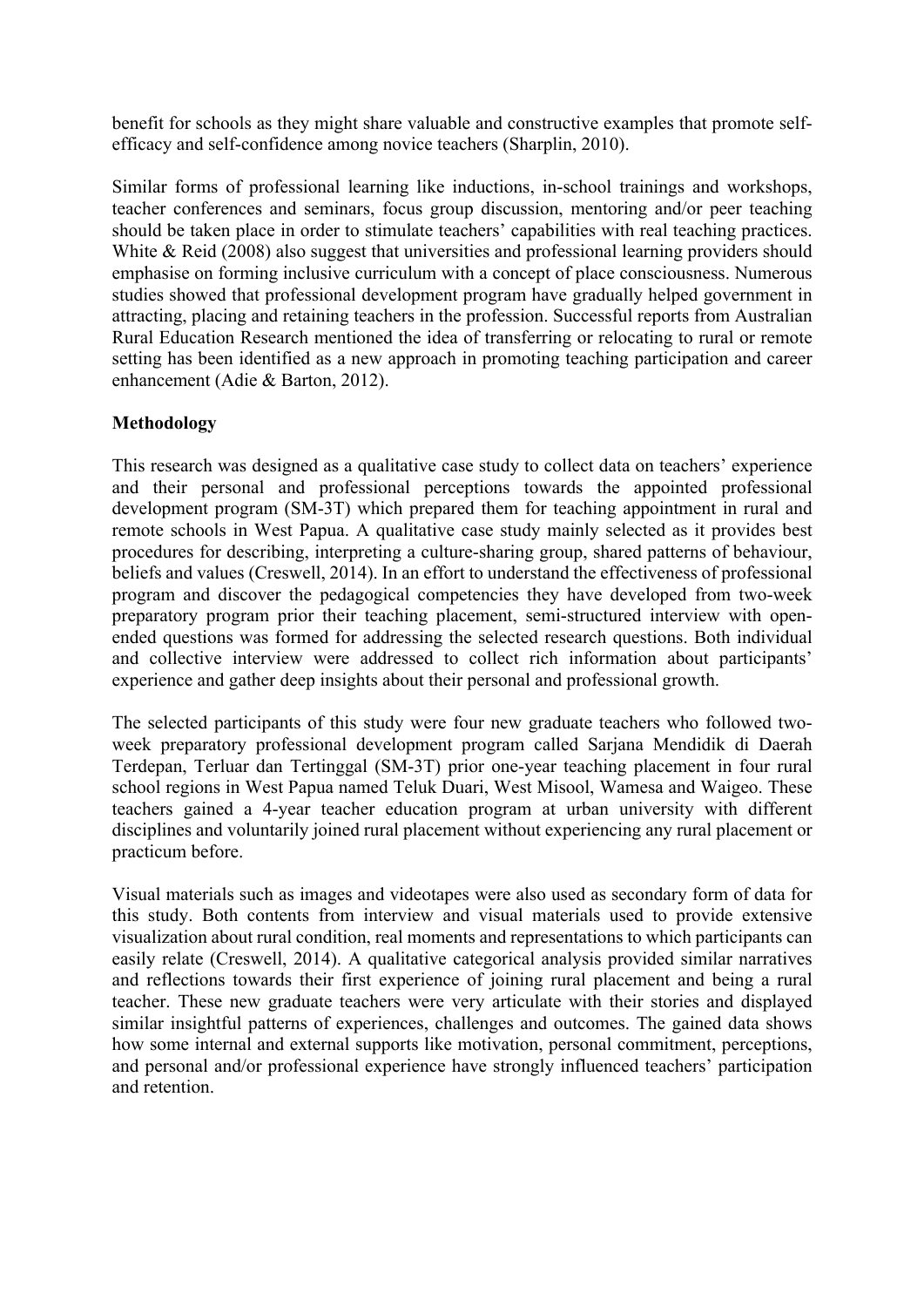## **Findings**

#### **Motivation and Personal Commitment**

Significant analysis that can be linked to the reduction of teachers' turnover in this program were the motivation and personal commitment (as perceived by the participants). The participants' resilience in coping with challenges was likely to be influenced by their preconceptions and successful integration within their teaching settings. Participants consistently mentioned that motivation played a significant role in their decision to remain teaching in rural schools in West Papua. The desire to accept teaching appointment through the SM-3T program, however, influenced by incentives of professional award and teaching certification they will receive after the completion of their teaching appointment.

The participants, however, mentioned that relying on the external rewards alone (e.g., certification) was not enough when compared to the everyday challenges in the field. They emphasised that both rewards and incentives were not determining factors that keep them in the profession. In other words, their motivation to remain in the profession as rural teacher was influenced by both internal and external factors. With regard to their successful completion, participants highlighted that challenges and struggles they had to deal with have helped them gain positive commitment in pursuing rural teaching career. Not only personal commitment, strong compassion and determination were also indicated as a factor that encouraged them to perform better. Shortcomings and problems were not perceived as obstacles as they challenged themselves to be more creative and innovative. Many believed that teachers who persistently show strong commitment are more likely to succeed in the program, and these participants showed some empirical evidences associated with motivation and commitment.

## **Perceptions of Teachers' Initial Preparation**

Regarding participants' initial preparation, they had varied perceptions of their preparedness, depending on their actual living and working conditions. The participants stated that this program had successfully recruited teachers to work in rural settings and encouraged new urban teachers to take part in providing more equitable education in Indonesia. Based on the recurring outcomes, most of SM-3T teachers reported their positive intentions to accomplish a one-year teaching appointment, and some even remained up to two years in their previous location.

Apart from the highest number of teachers participating in the program, some empirical findings showed that the overall materials or theories used for the preparation did not meet the actual expectations in the field. Dissatisfaction of the unmatched approach and method caused anxiety and pressure, especially teachers who dealing with multiples roles and duties. The inappropriateness of the curriculum and insufficient knowledge about rural life have caused misunderstanding and disparity between the reality and expectations.

#### **Personal and Professional Experience**

One of the critical factors that influenced teachers' life and work were the challenges or pressures they had to deal with in rural and remote schools. All these four participants had different working and living experience, depending on their selected geographical sites. In relation to professional experience, the participants experienced poor working conditions, which strongly influenced their work performance. They commonly mentioned large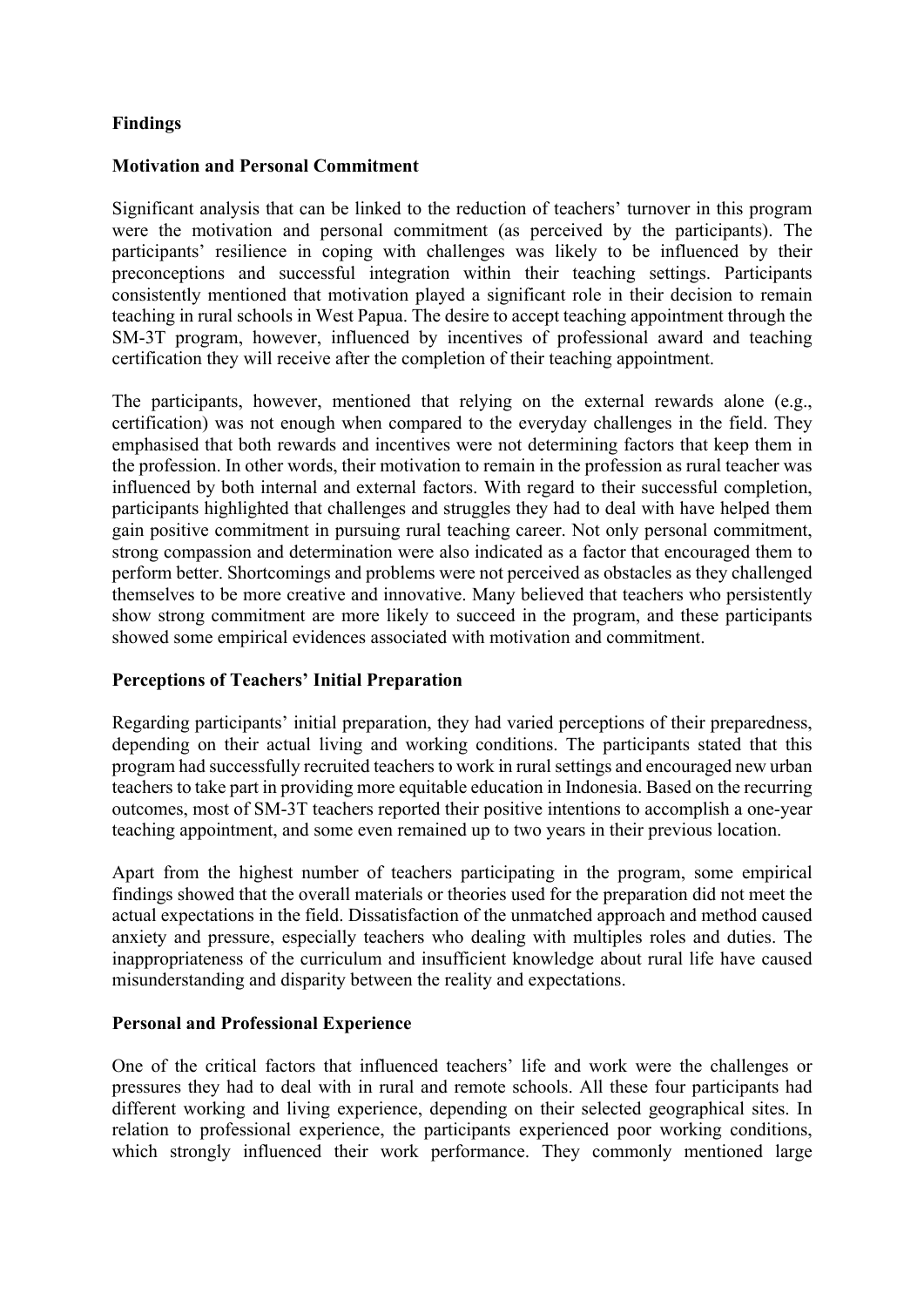classroom sizes, long working hours with heavy workloads, teaching out-of-field, multiple roles and responsibilities that challenged them professionally.

Besides, the absence of professional support like inadequate teaching facilities in rural schools, limited access to teachers' handbooks and teaching materials, the transportation difficulties and remoteness of schools often caused turnover of novel teachers. In terms of working conditions, one participant mentioned, "since I have been appointed for teaching position in rural school, I barely have time to think about my own life, all I need to think about is my work, my new roles and my students". At the same time, two maths teachers felt like they were forced to teach out-of-field and handle multiple disciplines and classrooms.

Although many rural education studies addressed the issue of salaries or incentives as a critical one in career satisfaction, these participants did not mention that low salary/incentives influenced their personal desire to work in rural schools. Being challenged by different circumstances, they felt like their teaching skills were gradually improved and also with multiple social integration made with the community have helped them endure their motivation and willingness to stay. Difficult school conditions forced them to be more innovative and creative teachers. These factors, indeed, were perceived by them as beneficial factors in boosting their aspirations and encouraging them to gain as much experience as they could during their initial placement in rural and remote settings.

## **Discussion**

## **Factors Contributing to the Retention of Teachers in West Papua**

Studies of the perceptions of urban teachers towards their teaching placement in rural and remote settings have been done in several countries with particular focus on teacher recruitment and their retention in rural and remote schools (McCallum & Price, 2016; Trrinidad et al., 2012; Clayton & Cuddapah, 2011). All the participants in this study agreed that the proposed program called Sarjana Mendidik di Daerah Terdepan, Terluar dan Tertinggal (SM-3T) has successfully engaged many urban teachers to participate in the provision of better education in 56 rural regencies across Indonesia. However, their perceptions of the program effectiveness was based on anecdotal evidence rather than on research. Despite of the perceived achievement of the program, personal opinions of the participants cannot be used as a measurement of its effectiveness in comparison to other types of teacher preparation and other professional development programs.

There is a need to explore these programs further, beyond teachers' individual accounts of their personal and professional experiences. In respect to rural placement, the four participants in this study emphasised that their initial preparatory course was actually irrelevant to rural contexts. The program did not provide appropriate theoretical tools for teachers to reflect on their personal and professional performance. The participants pointed out that there was a gap between the theory and its practice in terms of the program's curriculum design (Corbett, 2016; Walker-Gibbs, Ludecke & Kline, 2015; White & Kline, 2012). Other points that contributed to the lack of practicalities in the fields are the implementation of metro-centric theories (Green, 2013), the absence of place-based approaches in both curriculum and lesson plans (Gruenewald, 2003; Lamb, Glover & Walstab, 2014), misconceptions of rural representations (Cuervo, 2012), and the inadequate duration of the required practical learning (Halsey, 2006; Roberts, 2004).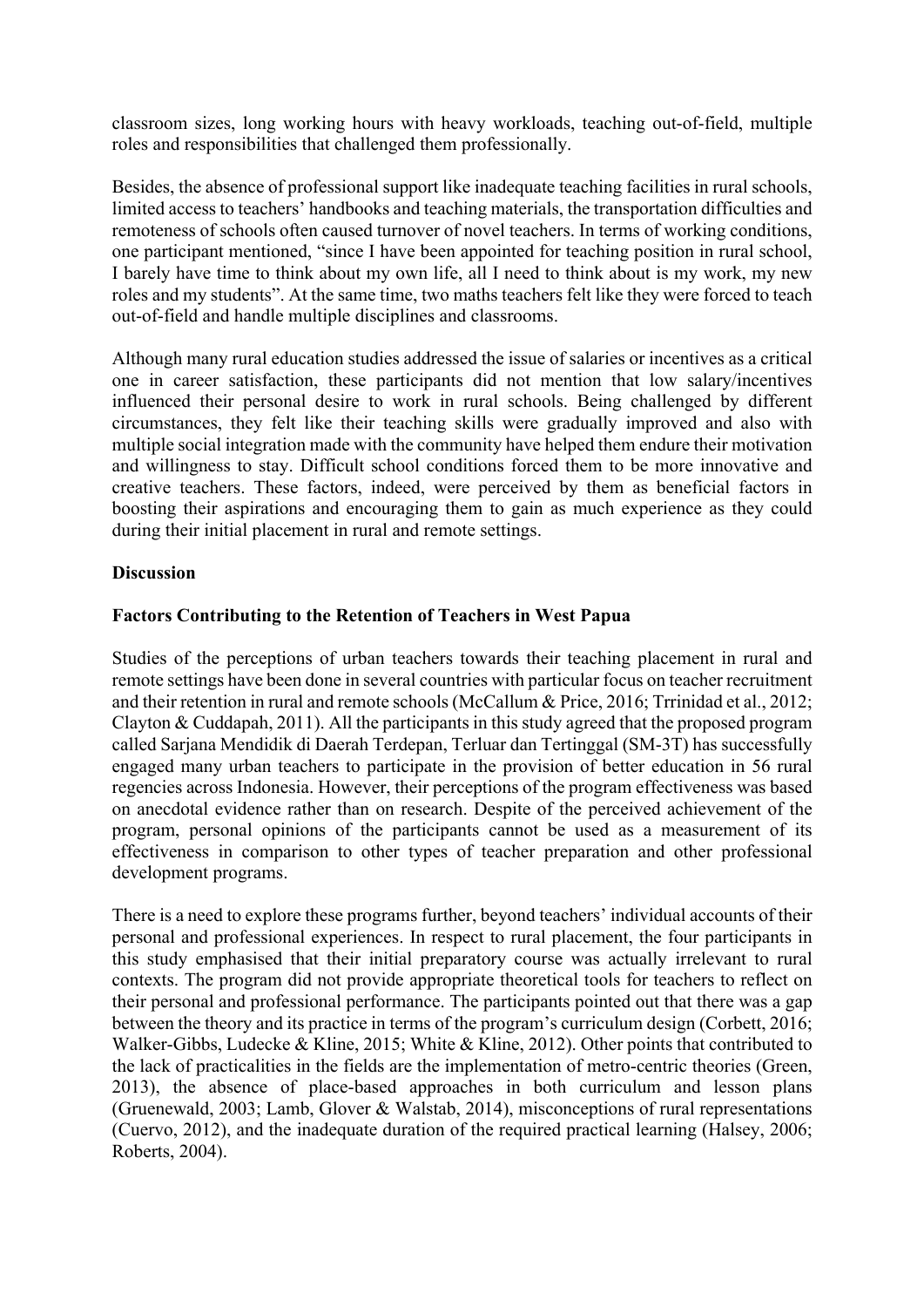These shortcomings, indeed, contributed to the dissatisfaction of participants about their preparation for work and life in West Papua–a geographic area that is still highly considered as the most challenging among other regions listed by the SM-3T program. In terms of the research question about factors contributing to the retention of teachers in rural schools in West Papua, the participants' perceptions of their adjustment and adaptation to multiple challenges, opportunities to experience local values and life styles, collegial relationships, awareness of acceptance and appreciation, as well as opportunities for personal growth seemed to be the dominant factors affecting on teacher retention. Support from a local community, in particular, prompted positive attitudes, aspiration and supports for teachers to remain teaching in rural and remote schools. As stated by White et al. (2010, 2011), Reid et al. (2011) & White & Kline (2012) teachers who consistently experienced broader cultural understanding, learned local values and life-style and made effort for social integration with the community are likely able to cope with any particular circumstances when appointed in unfamiliar teaching and learning locations.

The data from this study showed that the participants remained in their new positions as rural and remote teachers due to their personal ability to cope with adjustment processes and sociocultural integration they have gained through experiences and lessons from their everyday challenges. These teachers agreed that rural life and teaching experience were more challenging, yet rewarding for them personally and professionally. Equally, this findings showed the importance of motivation to work in rural schools and positive thinking in challenging conditions such as poor living conditions and differences in cultural backgrounds. In difficult times and complex situations, these participants were able to sustain a positive mindset and became more resilient by reinforcing their initial motivation to work in rural schools through daily evaluations and reflections.

Supporting these findings, previous research demonstrated the importance of teachers' motivation, aspiration and positive attitudes in dealing with new living and working environments. Rice, McFarlin, Hunt & Near (1985), for example, explained that the person/individual would bring a supply of abilities to adjust with the environment and demands as the environment satisfies certain personal needs and in turn, the environment makes demands on the person/individual and supplies the person with huge opportunities to improve by getting certain resources from surroundings. As a result, when referring to participants' stories, the internal motivation to remain in the profession was firmly shaped by the opportunity to learn new socio-cultural knowledge and valuable lessons from their surroundings.

#### **Professional Learning through the SM-3T Program**

Reflecting on the critical responses about teacher retention earlier, there is a strong need to explore further work and implementation in which the SM-3T program influenced teachers' personal and professional growths in rural settings. For most participants, the professional growths they made have positively impacted on the improvement of their interpersonal skills. They were fully aware that work in rural schools changed their lifestyle, attitudes, and perspectives towards rural life (Lester, 2011; Hudson & Hudson, 2008a, 2008b). The geographical conditions and socio-cultural challenges found in West Papua were considerably seen by them as alternative contexts for teacher to learn. Research also suggests that, unlike in urban schools, working in rural settings can be beneficial for beginning teachers in terms of building their capabilities and skills (Wildy, Siguroardottir & Faulkner, 2014). Hence, many rural education researchers suggest that all teachers and/or educators should be given more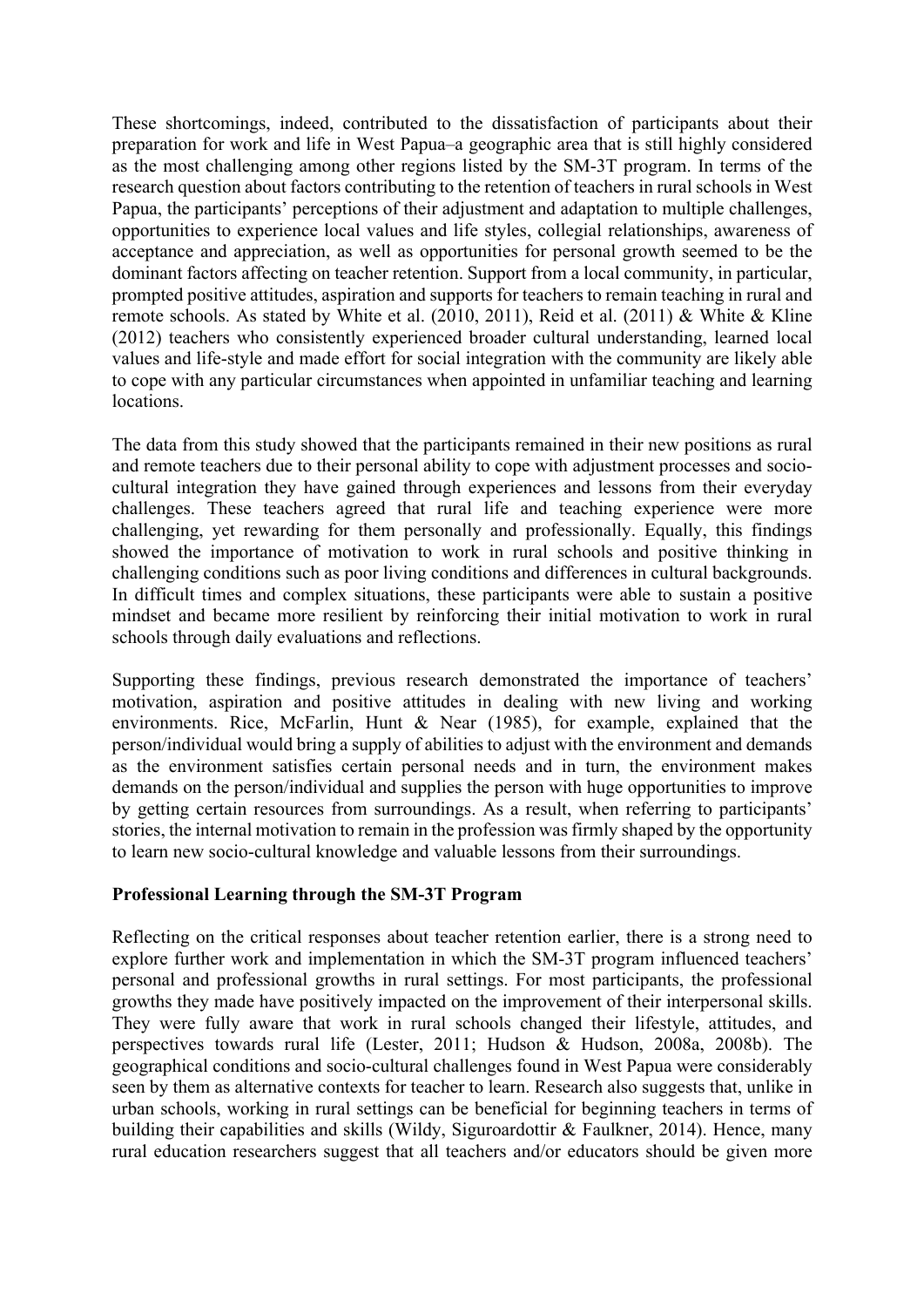opportunities to apply for rural career through teaching placement and working agreement (Hudson & Hudson, 2008a, 2008b; Lyons, 2009; Jenkins et al., 2011; Jenkins et al., 2015).

Teachers, who were open to local wisdom and/or developed multicultural understanding by learning new cultural values and languages, involved in various community service and religious activities, and established mutual relationships with the local community, were likely to have a higher sense of self-efficacy and commitment in the profession (Hart, 1994; Louis, 1998). Similarly, White et al., (2009) and Hazel and McCallum (2016) emphasised that teachers, who constantly engaged in community service and learned from the everyday challenges, were able to develop a sense of belonging and positive attitudes towards others. Therefore, the challenges and difficulties experienced by participants in this study contributed to their professional and personal formation. These participants added that rural teaching positions have changed their perceptions of local people who remain 'invisible' for most Indonesians. The appreciation and the feeling of being welcomed, and the chance to experience the diverse multicultural images, local hospitality, and strong values of people in West Papua have strongly support teachers' learning process and promote the accountabilities of the program which mainly designed to induce professional learning for teachers and educators.

#### **Conclusion**

The overall results from this study, however, are not about making particular judgements about the effectiveness of the professional development program. Rather, the study has sought to understand experiences of teachers that go beyond their preparation and into the lived practices in more diverse and multicultural teaching contexts, particularly in rural and remote schools. The findings of this case study show some positive experiences and reflections on working/living conditions of four urban teachers who taught for twelve months in rural districts of West Papua. The findings provided answers to the following research questions: what factors contribute to the retention of teachers in West Papua, and what factors impact on teachers' personal and professional growths. Although many studies have mentioned that most urban teachers are reluctant to work in rural schools and are likely to experience turnover during their first placement, teachers who participated in this study stated that professional aspiration and personal motivation play an important key role in their decision-making for choosing rural career and staying in the profession. Well concepted initial preparation prior rural teaching placement with more relevant content, specialised pedagogical knowledge and more contextualised life skills about rural living would benefit these teachers perform better as the would feel more prepared and competent with their new role. Promoting rural and remote placement and employment opportunities can be a successful pathway for building a highly dedicated teaching workforce for diverse and multicultural areas in Indonesia and would help closing the education barrier between urban and rural remote school. Finally, this study identified some factors contributing to positive experiences and retention of teachers in rural and remote schools of West Papua. Further research is needed to explore experiences of teachers on a larger scale in order to address shortages of quality teachers, reduce their attrition and ultimately improve education of children in rural and remote Indonesian schools.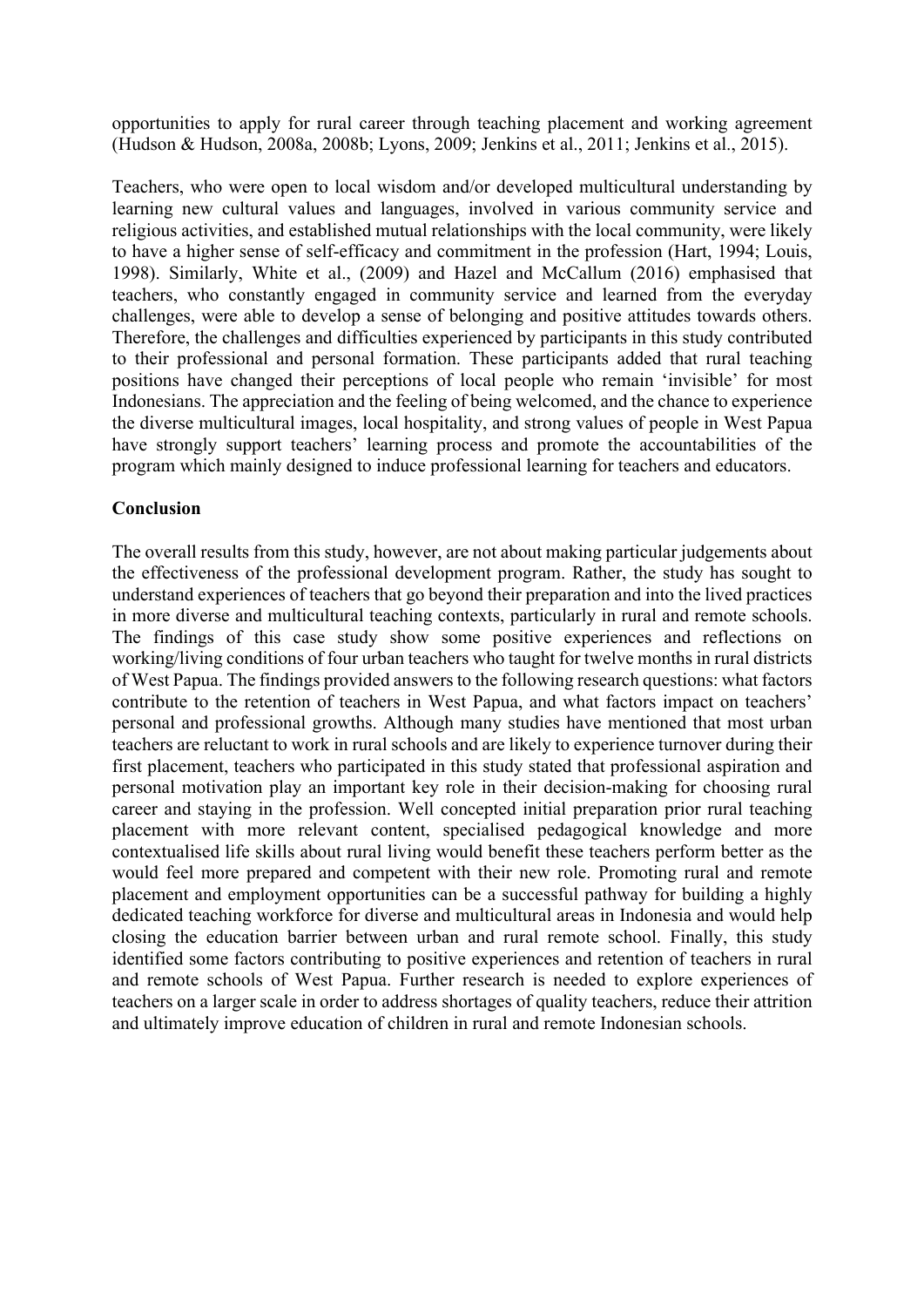#### **References**

- Adie, L., & Barton, G. (2012). Urban pre-service teachers' conceptions of teaching in rural communities. *Australian Journal of Teacher Education, 37*(6).
- Appleton, K. (1998). Putting rurality on the agenda: Beginning teachers in rural schools. *Paper presented at The Australian Association for Research in Education Annual Conference*, Adelaide: Australia, 29 November to 4 December 1998.
- Barker, B. O., & Beckner, W. E. (1987). *Preserve training for rural teachers: A survey. Rural Educator, 8*(3), 1–4.
- Burton, M., & Johnson, A. S. (2010). Where Else Would We Teach?: Portraits of Two Teachers in the Rural South*. Journal of Teacher Education*, *61*(4), 376-386.
- Clayton, C., & Cuddapah, J. (2011). Using Wenger's communities of practice to explore a new teacher cohort. *Journal of Teacher Education*, *62*(1), 62–75.
- Cloke, P. J. & Marsden, T., & Mooney, P. H. (2006). *Handbook of rural studies*. London; Thousand Oaks, Calif: SAGE.
- Cochran-Smith, M., & Lytle, S. (2001). Beyond certainty: Taking an inquiry stance on practice. In A. Liebermann & L. Miller (Eds.), *Teachers caught in the action: Professional development that matter* (pp. 45-58). New York: Teachers' College Press.
- Corbett, M. (2016). Reading Lefebvre from the periphery: Thinking globally about the rural. In A. Shulte & B. Walker-Gibbs (Eds.), *Self-studies in rural teacher education* (pp. 141–156). Switzerland: Springer.
- Collins, T. (1999). *Attracting and retaining teachers in rural areas*. Charleston, West Virginia: ERIC Clearinghouse on Rural Education and Small Schools.
- Creswell, R. (2014). *Educational research: Planning, conducting and evaluating quantitative and qualitative research.* Pearson: Sydney, Australia.
- Day, C., Kingston, A., Stobart, G., & Sammons, P. (2006). The personal and professional selves of teachers: Stable and unstable identities. *British Educational Research Journal*, *32*(4), 601-616.
- EFA Steering Committee Technical Advisory Group. (2014). *Towards Indicators for a Post-2015 Education Framework.* UNESCO Institute for Statistics, Montreal.
- Fry, S., & Anderson, H. (2011). Career changers as first-year teachers in rural schools. *Journal of Research in Rural Education, 26*(12), 1–15.
- Green, B. (2013). Literacy, rurality, education: A partial mapping. In B. Green & M. Corbett (Eds.), *Rethinking rural literacies: Transnational perspectives* (pp. 17–34). New York: Palgrave, Macmillan.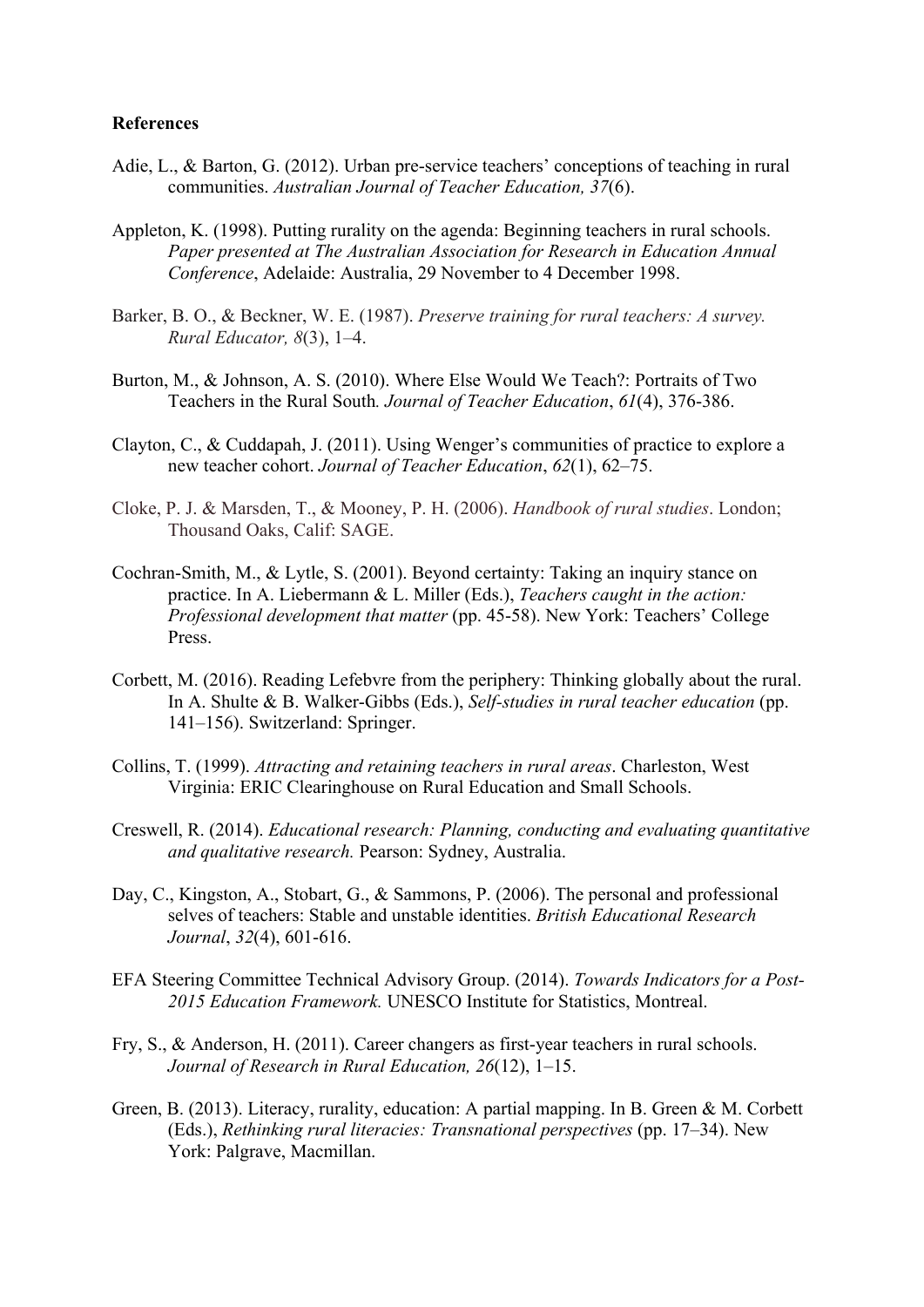- Gruenewald, D. A. (2003). Foundations of place: A multidisciplinary framework for place conscious education. *American Educational Research Journal, 40*(3), 619–654.
- Guenther, J., & Weible T. (1983). Preparing teachers for rural schools. *Research in Rural Education, 1*(2), 59–61.
- Halsey, R. J. (2006). Towards a spatial self-help map for teaching and living in a rural context. *International Education Journal, 7*(4), 490-498.
- Hart, P. (1994). Teacher quality of work life: Integrating work experiences, psychological distress and morale. *Journal of Occupational and Organizational Psychology, 67*(2), 109-132.
- Hazel, S., & McCallum, F. (2016). The experience is in the journey: An appreciative case study investigating early career teachers' employment in rural schools. *Australian and International Journal of Rural Education, 26*(2), 19-33.
- Hudson, P., & Hudson, S. (2008a). Changing preservice teachers' attitudes for teaching in rural schools. *Australian Journal of Teacher Education, 33*(4), 67-77.
- Hudson, P., & Hudson, S. (2008b, December). Sustainable futures for rural education: Changing preservice teachers' attitudes for teaching in rural schools. Paper presented at the Australian Association of Research in Education (AARE) Conference,  $30<sup>th</sup>$ November - 4th December, Brisbane.
- Jenkins, K., Taylor, N., & Reitano, P. (2011). Teachers in the bush: Supports, challenges and professional learning. *Education in Rural Australia, 21*(2), 71-85.
- Jenkins, K., Taylor, N., & Reitano, P. (2015). Listening to teachers in the 'bush'. In L. Graham & J. Miller (Eds.), *Bush Tracks: The Opportunities and Challenges of Rural Teaching and Leadership* (pp. 41-55). The Netherlands: Sense Publishers.
- Jimerson, L. (2004). *Teachers and teaching conditions in rural Texas (Policy Brief).* Washington, DC: Rural School and Community Trust.
- Johnson, J. Ed.D. (2005). *Why rural matters 2005: The facts about rural education in the 50 states.* The United States of America: Rural School and Community Trust.
- Lamb, S., Glover, S., & Walstab, A. (2014). *Educational disadvantage in regional and rural schools. Quality and equity: What does research tell us?* Conference Proceedings (pp. 65–74). Victoria: ACER.
- Lester, N. C. (2011). Relationship building: Understanding the extent and value. *Education in Rural Australia, 21*(1), 79-92.
- Louis, K. S. (1998). Effects of teacher quality of work life in secondary schools on commitment and sense of efficacy. *School Effectiveness and School Improvement 9*(1), 1-27.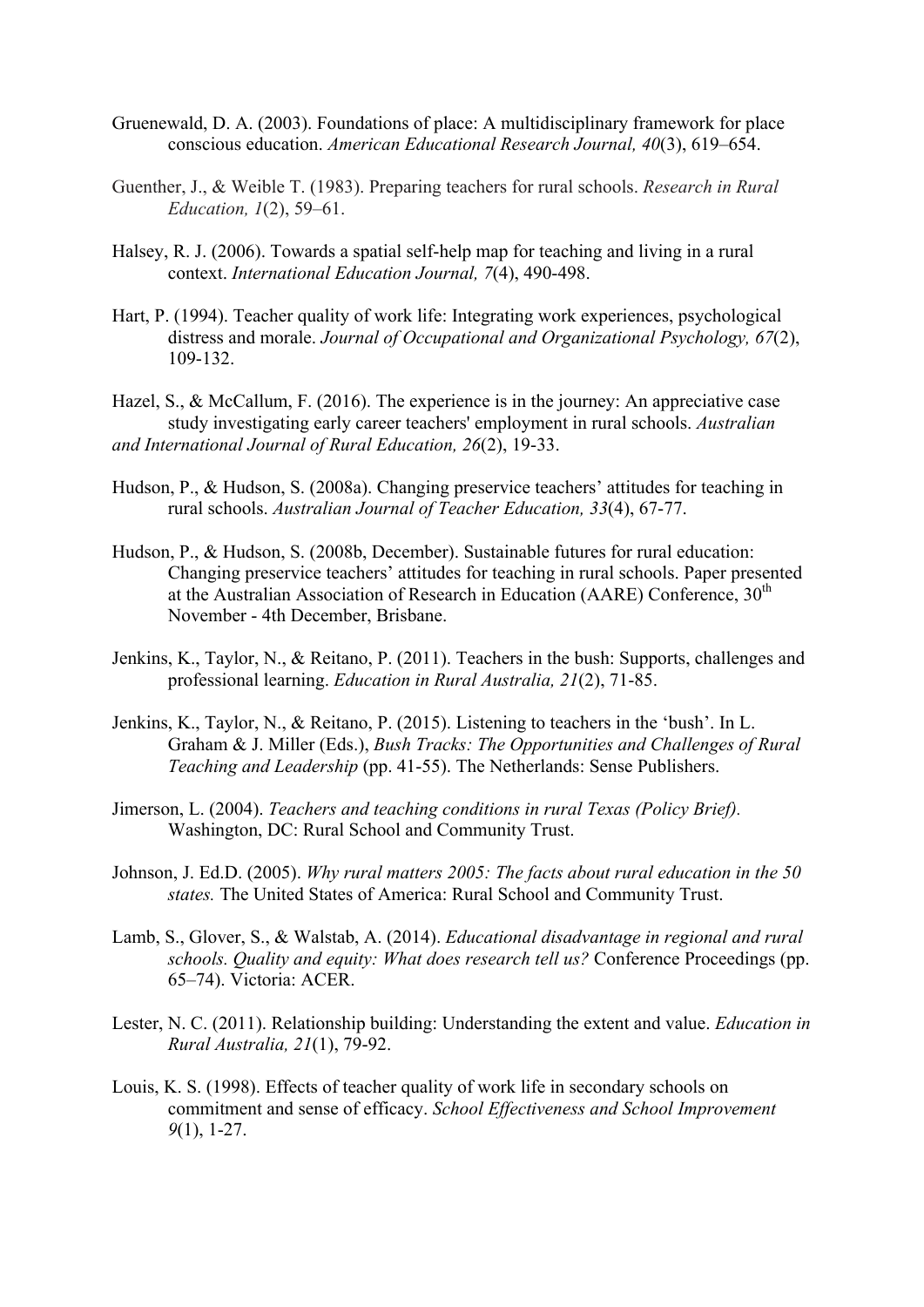- Loughran, J., & Hamilton, M. (2016). Developing an understanding of teacher education. In J. Loughran & M. Hamilton (Eds.), *International handbook of teacher education* (Vol. 1, pp. 3–22). Dordrecht: Springer.
- Lunn, S. (1997). *Rural strategies project.* Brisbane: Priority Country Area Program.
- Lynch, T. (2014). A Resource Package Training Framework for Producing Quality Graduates to Work in Rural, Regional and Remote Australia: A Global Perspective. *Australian and International Journal of Rural Education, 24*(2), 1-14.
- Lyons, T. (2009). Teachers' motivations for working in rural schools. In T. Lyons, J-L Choi, & G.McPhan (Eds.), *Improving equity in rural education: Proceedings of the International Symposium for Innovation in Rural Education* (ISFIRE) (pp. 167-177). Armidale, NSW: University of New England.
- McClure, C. T., Redfield, D., & Hammer, P. C. (2003). *Recruiting and retaining high-quality teachers in rural areas.* Charleston, West Virginia: AEL Policy Briefs.
- McCallum, F., & Price, D. (2016) *Nurturing wellbeing development in education: From little things, big things grow*. Routledge: NY.
- Monk, D. H. (2007). Recruiting and retaining high-quality teachers in rural areas. *The Future Children, 17*(1), 155-174.
- Munsch, T. R., & Boylan, C. R. (2008). Can a week make a difference? Changing perceptions about teaching and living in rural Alaska. *The Rural Educator, 29*(2), 14- 23.
- OECD/Asian Development Bank. (2015). *Education in Indonesia: Rising to the Challenge.* OECD Publishing, Paris. http://dx.doi.org/10.1787/9789264230750-en
- Orrill, C. H., & Kittleson, J. M. (2015). Tracing professional development to practice: Connection making and content knowledge in one teacher's experience. *Journal of Mathematics Teacher Education, 18*(3), 273–297.
- PISA 2018 Results (Volume I): *What Students Know and Can Do*, PISA, OECD Publishing, Paris, https://doi.org/10.1787/5f07c754-en
- Puhan, R. R., Malla, L., & Behera, S. (2014). Current ethical issues in teacher education: A critical analysis on pre-service and in-service emerging teachers. *American Journal of Educational Research, 2*(12A).
- Reid, J. A., Green, B., Cooper, M., Hastings, W., Lock, G., & White, S. (2010). Regenerating Rural Social Space? Teacher Education for Rural—Regional Sustainability. *Australian Journal of Education, 54*(3), 262-276.
- Roberts, P. (2004). *Staffing an empty schoolhouse: Attracting and retaining teachers in rural, remote and isolated communities*. Surry Hills, NSW: New South Wales Teachers Federation.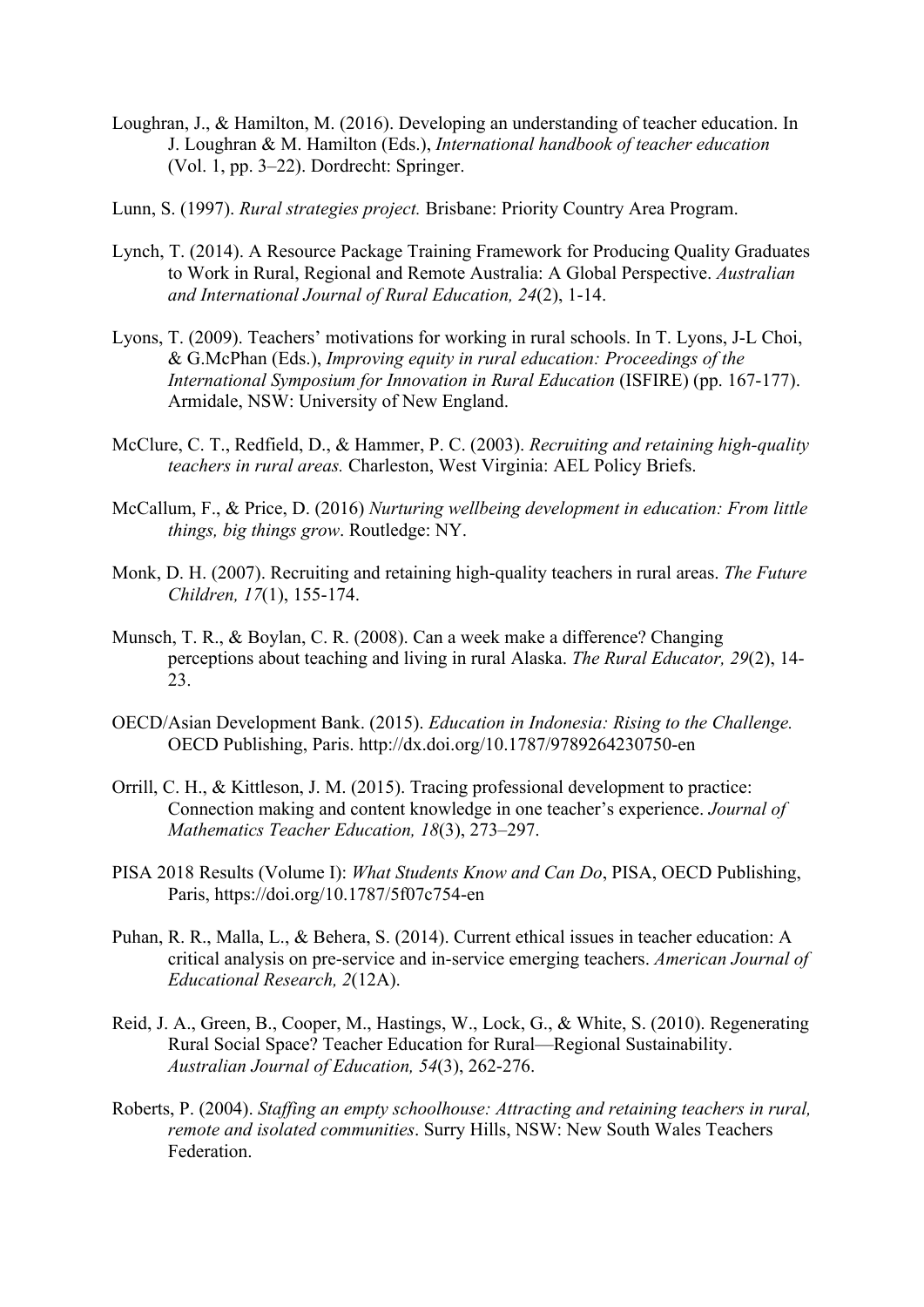- Roberts, P. (2016). *Place, rural education and social justice: A study of rural teaching and curriculum politics.* Unpublished PhD dissertation, Charles Sturt University.
- Rice, R. W., McFarlin, D. B., Hunt, R. G., & Near, J. P. (1985). Organizational work and the perceived quality of life: Toward a conceptual model. *Academy of Management Review 10*(2), 296-310.
- Sharplin, E. (2002). Rural retreat or outback hell: Pre-service teachers' expectations of rural and remote teaching. *Issues in Educational Research, 12*(1), 49-63.
- Sharplin, E. (2010). A taste of country: A pre-service teacher rural field trip. *Education in Rural Australia, 20*(1), 17-27.
- Sullivan, A., & Johnson, B. (2012). Questionable Practices? Relying on Individual Teacher Resilience in Remote Schools. *Australian and International Journal of Rural Education, 22*(3), 101-116.
- Stelmach, B. L. (2011). A Synthesis of International Rural Education Issues and Responses. *Rural Educator, 32*(2), 32-42.
- The National Council for Accreditation of Teacher Education. (2010). *Transforming teacher education through clinical practice: A national strategy to prepare effective teachers.*  Retrieved from http://www.ncate.org.
- The Presidential Regulation on Regional Determination Disadvantaged Regions 2015-2019. http://satudata.semarangkota.go.id/adm/file/20170927150424PERPRES\_131\_2015.P df
- The United Nations. General Assembly. (2000). United Nations millennium declaration. General Assembly, 18.
- Trinidad, S., Broadley, T., Terry, E., Boyd, D., Lock, G., Byrne, M., Sharplin, E., & Ledger, S. (2012). Going Bush: Preparing Pre-Service Teachers to Teach in Regional Western Australia. *Australian and International Journal of Rural Education, 22*(1), 39-55.
- Walker-Gibbs, B., Ludecke, M., & Kline, J. (2015). Pedagogy of the Rural: implications of size on conceptualisations of rural. *International Journal of Pedagogies and Learning, 10*(1), 81-89.
- White, S., & Reid, J. A. (2008). Placing teachers? Sustaining rural schooling through place consciousness in teacher education. *Journal of Research in Rural Education, 23*(7), 1- 11.
- White, S., Lock, G., Hastings, W., Cooper, M., Reid, J. A., & Green, B. (2008). Teacher education for rural communities: A focus on 'incentives'. Paper presented at the Australian Teachers Education Association Conference.
- White, S., & Kline, J. (2012). Developing a Rural Teacher Education Curriculum Package. *Rural Educator, 33*(2), 36-43.